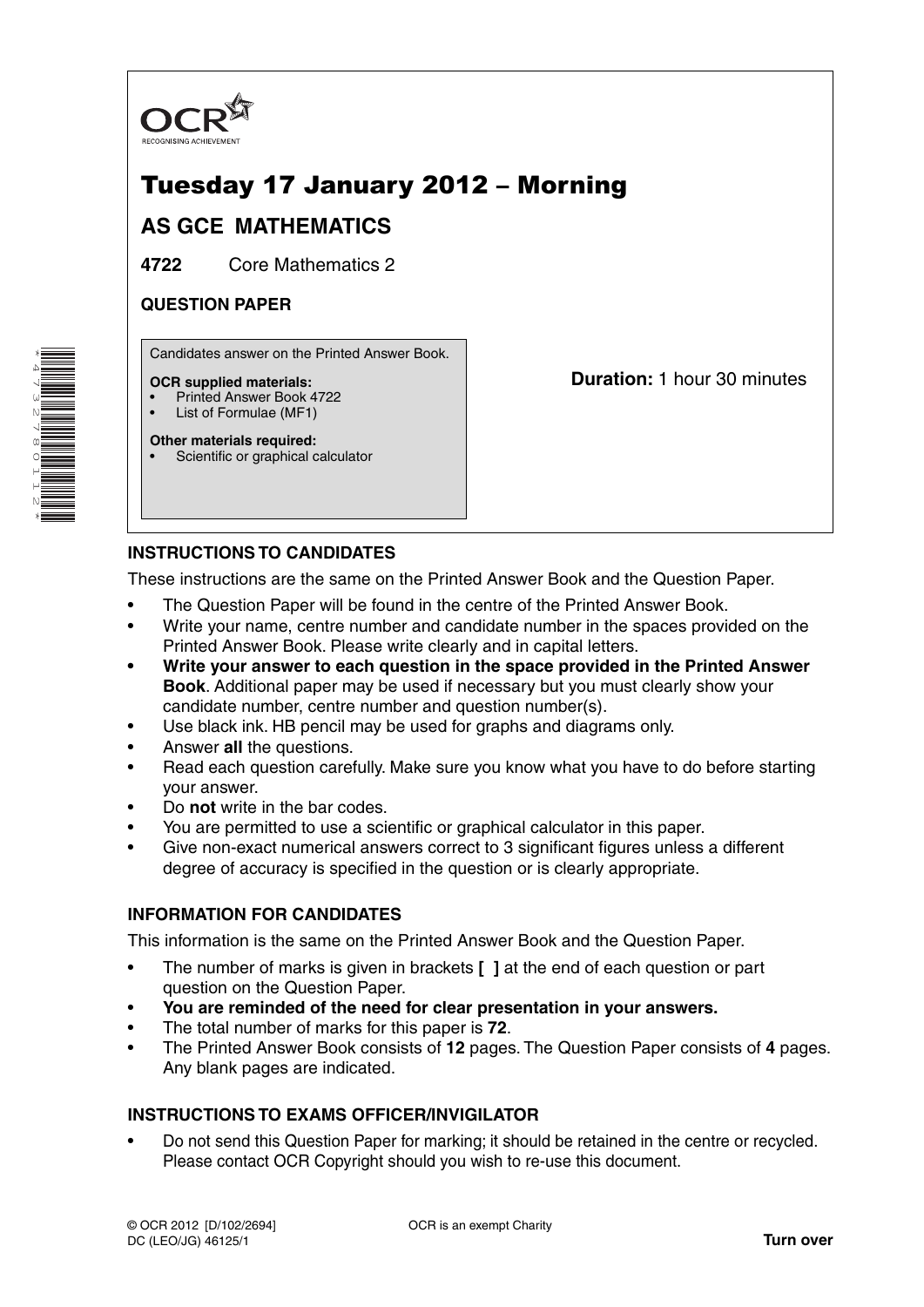© OCR 2012 4722 Jan12



The diagram shows a sector *AOB* of a circle with centre *O* and radius 12 cm. The reflex angle *AOB* is 4.2 radians.

- **(i)** Find the perimeter of the sector. **[3]**
- **(ii)** Find the area of the sector. **[2]**

**1**

**2**



The diagram shows the curve  $y = log_{10}(2x + 1)$ .

- **(i)** Use the trapezium rule with 4 strips each of width 1.5 to find an approximation to the area of the region bounded by the curve, the *x*-axis and the lines  $x = 4$  and  $x = 10$ . Give your answer correct to 3 significant figures. **[4]**
- **(ii)** Explain why this approximation is an under-estimate. **[1]**
- 3 One of the terms in the binomial expansion of  $(4 + ax)^6$  is  $160x^3$ .
	- **(i)** Find the value of *a*. **[4]**
- (ii) Using this value of *a*, find the first two terms in the expansion of  $(4 + ax)^6$  in ascending powers of *x*.

**[2]**

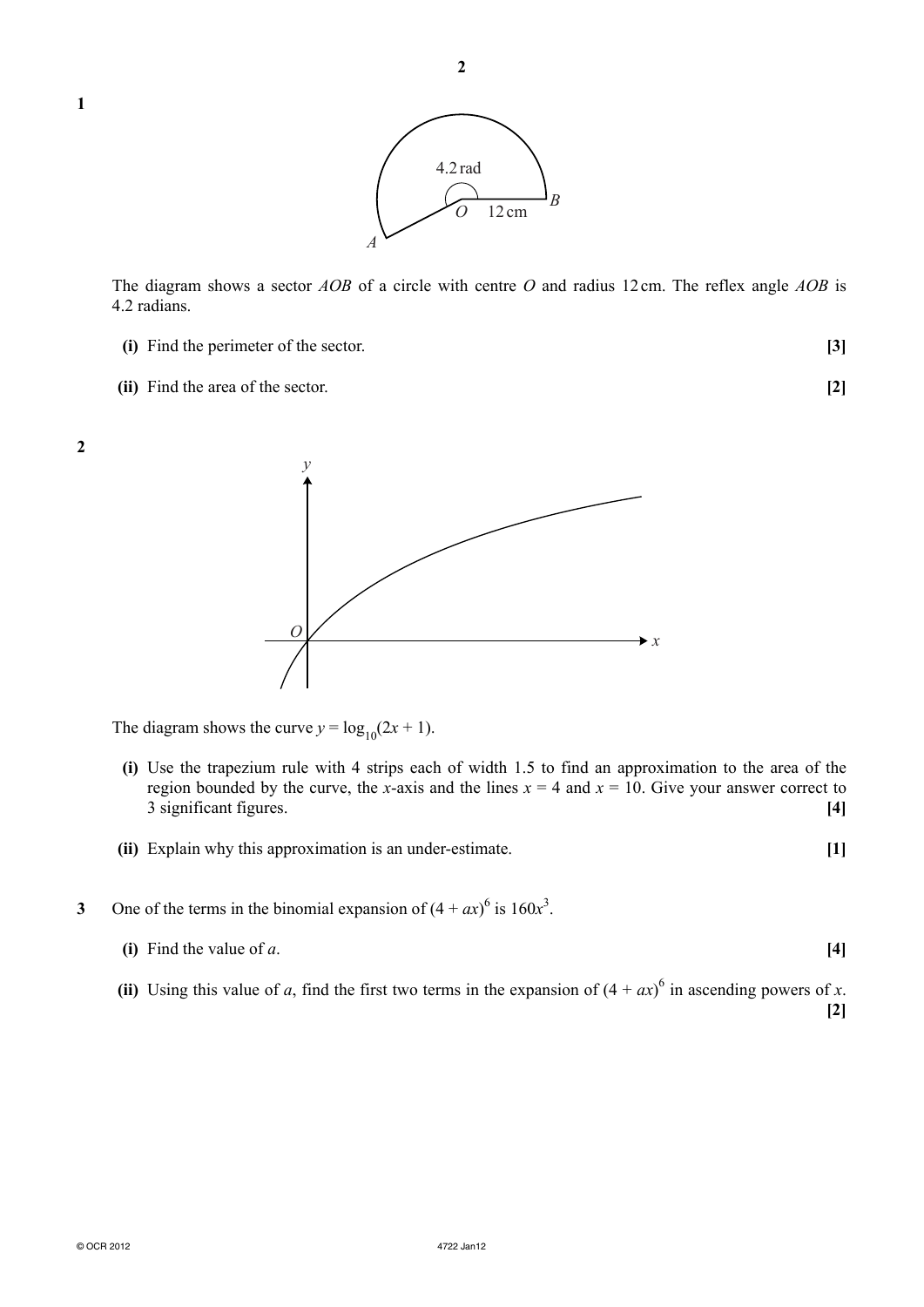

The diagram shows two points *A* and *B* on a straight coastline, with *A* being 2.4 km due north of *B*. A stationary ship is at point *C*, on a bearing of 040° and at a distance of 2 km from *B*.

- **(i)** Find the distance *AC*, giving your answer correct to 3 significant figures. **[2]**
- **(ii)** Find the bearing of *C* from *A*. **[3]**
- **(iii)** Find the shortest distance from the ship to the coastline. **[2]**
- **5** The cubic polynomial  $f(x)$  is defined by  $f(x) = 2x^3 + 3x^2 17x + 6$ .
	- **(i)** Find the remainder when  $f(x)$  is divided by  $(x 3)$ . [2]
	- **(ii)** Given that  $f(2) = 0$ , express  $f(x)$  as the product of a linear factor and a quadratic factor.  $[4]$
	- **(iii)** Determine the number of real roots of the equation  $f(x) = 0$ , giving a reason for your answer. [2]
- **6** A sequence  $u_1, u_2, u_3, ...$  is defined by  $u_n = 85 5n$  for  $n \ge 1$ .
- (i) Write down the values of  $u_1$ ,  $u_2$  and  $u_3$ . **[2]**
- **(ii)** Find 20 Σ*n*=1  $u_n^2$ . **[3]**
- (iii) Given that  $u_1$ ,  $u_5$  and  $u_p$  are, respectively, the first, second and third terms of a geometric progression, find the value of  $p$ .  $[4]$ 
	- **(iv)** Find the sum to infinity of the geometric progression in part **(iii)**. **[2]**